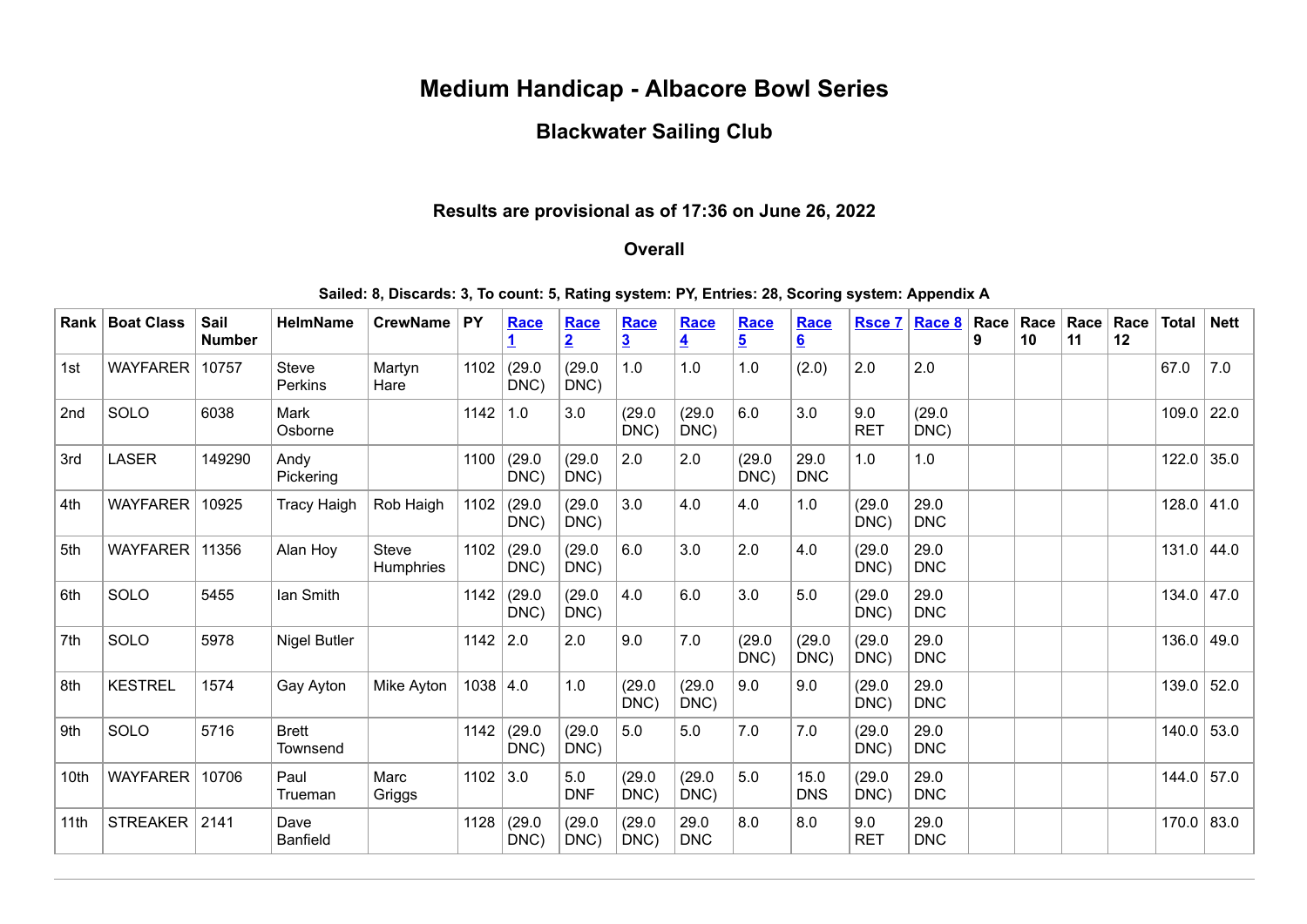|                  | Rank   Boat Class             | Sail<br><b>Number</b>        | <b>HelmName</b>        | <b>CrewName</b>   | $ $ PY | Race                  | Race<br>$\overline{2}$ | Race<br>$\overline{3}$ | Race<br>$\overline{4}$ | Race<br>$\overline{5}$ | Race<br>$6 \overline{6}$ | <b>Rsce 7</b>      | Race 8             | Race<br>9 | Race<br>10 | Race<br>11 | $\vert$ Race<br>12 | <b>Total</b> | <b>Nett</b>   |
|------------------|-------------------------------|------------------------------|------------------------|-------------------|--------|-----------------------|------------------------|------------------------|------------------------|------------------------|--------------------------|--------------------|--------------------|-----------|------------|------------|--------------------|--------------|---------------|
| 12 <sup>th</sup> | SQUIB                         | 508                          | <b>Tommy Mills</b>     | <b>TBA</b>        | 1142   | (29.0)<br>DNC)        | (29.0)<br>DNC)         | (29.0)<br>DNC)         | 29.0<br><b>DNC</b>     | 29.0<br><b>DNC</b>     | 29.0<br><b>DNC</b>       | 4.0                | 3.0                |           |            |            |                    | $181.0$ 94.0 |               |
| 13th             | SOLO                          | 4135                         | Mike Iszatt            |                   | 1142   | (29.0)<br>DNC)        | (29.0)<br>DNC)         | 7.0                    | 8.0                    | (29.0)<br>DNC)         | 29.0<br><b>DNC</b>       | 29.0<br><b>DNC</b> | 29.0<br><b>DNC</b> |           |            |            |                    |              | 189.0   102.0 |
| 14th             | <b>WAYFARER</b>               | 10258                        | David Evans            | Clemency<br>Evans | 1102   | (29.0)<br>DNC)        | (29.0)<br>DNC)         | (29.0)<br>DNC)         | 29.0<br><b>DNC</b>     | 11.0                   | 6.0                      | 29.0<br><b>DNC</b> | 29.0<br><b>DNC</b> |           |            |            |                    | 191.0        | 104.0         |
| 15th             | <b>RS 200</b>                 | 1489                         | Richard<br>Thomas      | <b>Gary Ling</b>  | 1046   | (29.0)<br>DNC)        | (29.0)<br>DNC)         | 11.0                   | 9.0                    | (29.0)<br>DNC)         | 29.0<br><b>DNC</b>       | 29.0<br><b>DNC</b> | 29.0<br><b>DNC</b> |           |            |            |                    |              | 194.0 107.0   |
| 16th             | SOLO                          | 5779                         | Alan Cody              |                   | 1142   | (29.0)<br>DNC)        | (29.0)<br>DNC)         | (29.0)<br>DNC)         | 29.0<br><b>DNC</b>     | 10.0                   | 10.0                     | 29.0<br><b>DNC</b> | 29.0<br><b>DNC</b> |           |            |            |                    | 194.0        | 107.0         |
| 17th             | SOLO                          | 4438                         | Steve<br>Goldstone     |                   | 1142   | (29.0)<br>DNC)        | (29.0)<br>DNC)         | 10.0                   | 10.0                   | (29.0)<br>DNC)         | 29.0<br><b>DNC</b>       | 29.0<br><b>DNC</b> | 29.0<br><b>DNC</b> |           |            |            |                    |              | 194.0   107.0 |
| 18th             | <b>RS700</b>                  | 897                          | Richard<br>Foulds      | n/a               | 845    | (29.0)<br>DNC)        | (29.0)<br>DNC)         | (29.0)<br>DNC)         | 29.0<br><b>DNC</b>     | 12.0                   | 11.0                     | 29.0<br><b>DNC</b> | 29.0<br><b>DNC</b> |           |            |            |                    |              | 197.0   110.0 |
| 19th             | <b>LASER</b>                  | <b>WHITE</b><br><b>LASER</b> | ?M whit                |                   | 1100   | (29.0)<br>DNC)        | (29.0)<br>DNC)         | (29.0)<br>DNC)         | 29.0<br><b>DNC</b>     | 15.0<br><b>DNF</b>     | 15.0<br><b>DNS</b>       | 29.0<br><b>DNC</b> | 29.0<br><b>DNC</b> |           |            |            |                    |              | 204.0 117.0   |
| 19th             | <b>LASER</b><br><b>RADIAL</b> | 215604                       | Eleanor<br>Whit?       |                   | 1147   | (29.0)<br>DNC)        | (29.0)<br>DNC)         | (29.0)<br>DNC)         | 29.0<br><b>DNC</b>     | 15.0<br><b>DNF</b>     | 15.0<br><b>DNS</b>       | 29.0<br><b>DNC</b> | 29.0<br><b>DNC</b> |           |            |            |                    |              | 204.0 117.0   |
| 21st             | <b>LASER</b>                  | 179848                       | <b>Ben Phipps</b>      |                   | 1100   | (29.0)<br>DNC)        | (29.0)<br>DNC)         | (29.0)<br>DNC)         | 29.0<br><b>DNC</b>     | 29.0<br><b>DNC</b>     | 29.0<br><b>DNC</b>       | 3.0                | 29.0<br><b>DNC</b> |           |            |            |                    |              | 206.0 119.0   |
| 22nd             | <b>LASER</b><br><b>RADIAL</b> | 147694                       | Chris Briggs           |                   | 1147   | (29.0)<br>DNC)        | (29.0)<br>DNC)         | 8.0                    | (29.0)<br>DNC)         | 29.0<br><b>DNC</b>     | 29.0<br><b>DNC</b>       | 29.0<br><b>DNC</b> | 29.0<br><b>DNC</b> |           |            |            |                    |              | 211.0   124.0 |
| 23rd             | 420                           | 53229                        | Jess Garlick           | Luca Batley       | 1105   | (29.0)<br>DNC)        | (29.0)<br>DNC)         | (29.0)<br>DNC)         | 29.0<br><b>DNC</b>     | 29.0<br><b>DNC</b>     | 29.0<br><b>DNC</b>       | 9.0<br><b>RET</b>  | 29.0<br><b>DNC</b> |           |            |            |                    | 212.0        | 125.0         |
| 23rd             | <b>SOLUTION</b>               | 404                          | Paul<br>Anderson       |                   | 1092   | (29.0)<br>DNC)        | (29.0)<br>DNC)         | (29.0)<br>DNC)         | 29.0<br><b>DNC</b>     | 29.0<br><b>DNC</b>     | 29.0<br><b>DNC</b>       | 9.0<br><b>RET</b>  | 29.0<br><b>DNC</b> |           |            |            |                    |              | 212.0 125.0   |
| 25th             | LASER 4.7                     | 144317                       | Julie Nelson           |                   | 1208   | (29.0)<br>DNC)        | (29.0)<br>DNC)         | 12.0                   | (29.0)<br>DNC)         | 29.0<br><b>DNC</b>     | 29.0<br><b>DNC</b>       | 29.0<br><b>DNC</b> | 29.0<br><b>DNC</b> |           |            |            |                    | 215.0        | 128.0         |
|                  | 26th $ $ LASER                | 200520                       | Harriet Hurst<br>Smith |                   |        | 1100 $(29.0)$<br>DNC) | (29.0<br>DNC)          | 13.0                   | (29.0)<br>DNC)         | 29.0<br><b>DNC</b>     | 29.0<br><b>DNC</b>       | 29.0<br><b>DNC</b> | 29.0<br><b>DNC</b> |           |            |            |                    |              | 216.0 129.0   |
| 27th             | 2000                          | 2190                         | Tom Sherriff           | Alice Bugg        |        | 1114 $(29.0)$<br>DNC) | (29.0)<br>DNC)         | 14.0                   | (29.0)<br>DNC)         | 29.0<br><b>DNC</b>     | 29.0<br><b>DNC</b>       | 29.0<br><b>DNC</b> | 29.0<br><b>DNC</b> |           |            |            |                    |              | 217.0   130.0 |
| 28th             | LASER<br><b>RADIAL</b>        | 179602                       | Nick Clark             |                   |        | 1147 $(29.0$<br>DNC)  | (29.0)<br>DNC)         | 16.0<br><b>RET</b>     | (29.0)<br>DNC)         | 29.0<br><b>DNC</b>     | 29.0<br><b>DNC</b>       | 29.0<br><b>DNC</b> | 29.0<br><b>DNC</b> |           |            |            |                    |              | 219.0   132.0 |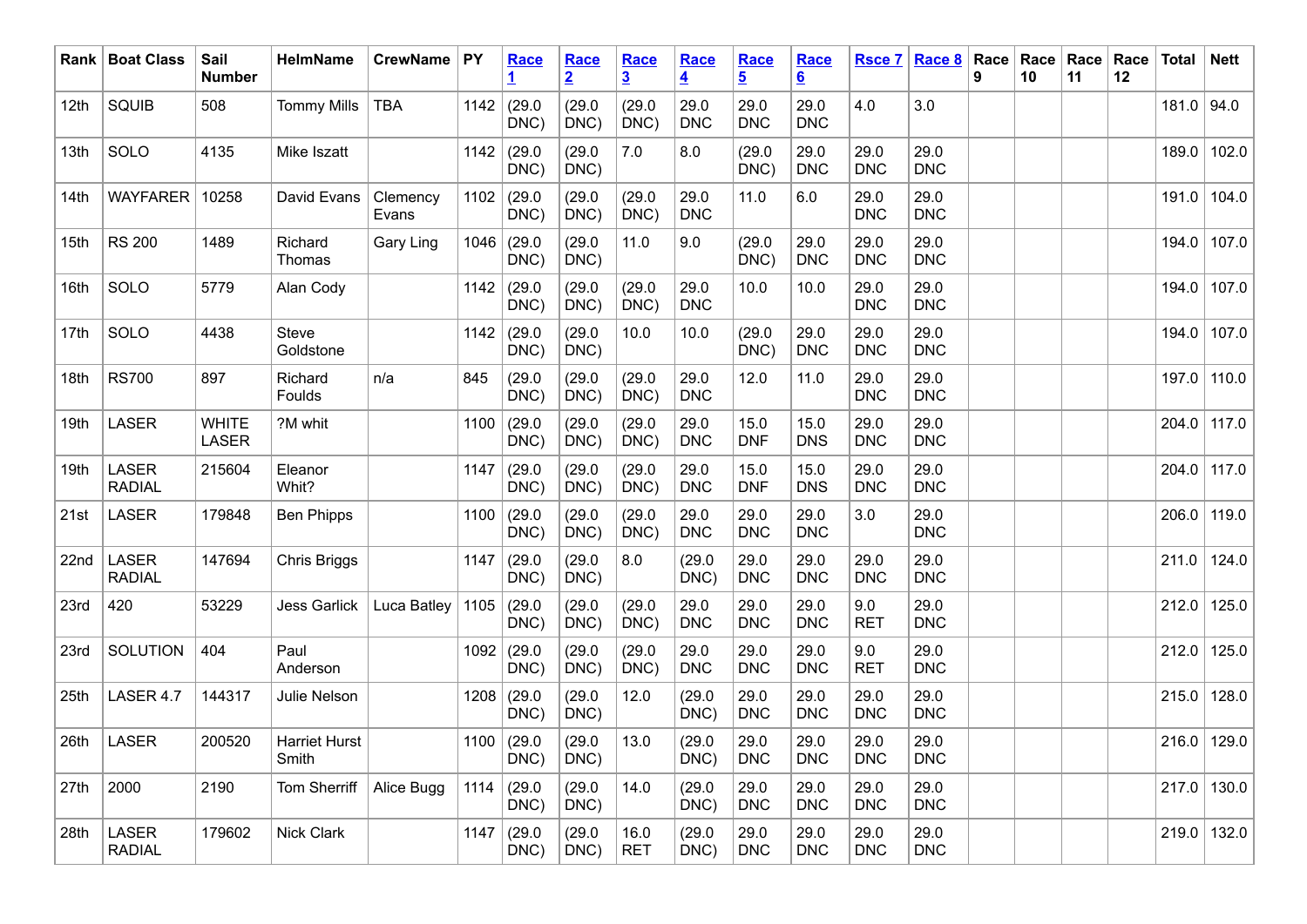### **Race 1 - 5th June 2022 at 15:15**

<span id="page-2-0"></span>

| Rank I | <b>Boat Class</b> | Sail Number   HelmName |              | <b>CrewName</b>                                 | <b>PY</b> | Start Finish                      | <b>Elapsed Corrected Points</b> |     |
|--------|-------------------|------------------------|--------------|-------------------------------------------------|-----------|-----------------------------------|---------------------------------|-----|
|        | <b>SOLO</b>       | 6038                   | Mark Osborne |                                                 |           | 1142   15.15   16.08.45   0.53.45 | 0.47.04                         | 1.0 |
|        | SOLO              | 5978                   | Nigel Butler |                                                 |           | 1142   15.15   16.09.15   0.54.15 | 0.47.30                         | 2.0 |
| 3      | WAYFARER 10706    |                        | Paul Trueman | Marc Griggs   1102   15.15   16.07.43   0.52.43 |           |                                   | 0.47.50                         | 3.0 |
| 4      | KESTREL           | 1574                   | Gay Ayton    | Mike Avton                                      |           | 1038   15.15   16.05.09   0.50.09 | 0.48.19                         | 4.0 |

**Start: Start 1, Finishes: Place**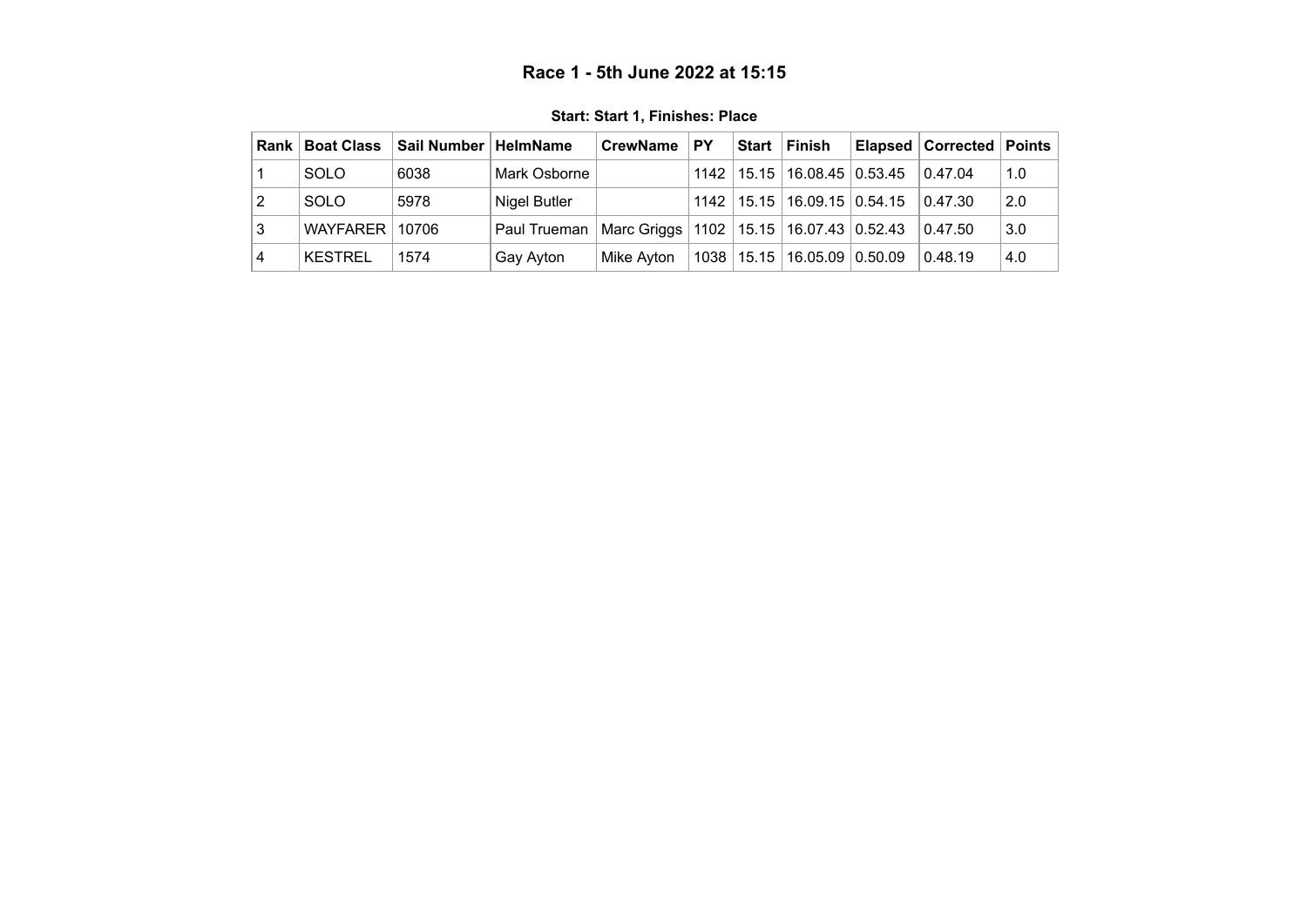### **Race 2 - 5th June 2022 at 16:16**

<span id="page-3-0"></span>

| Rank I | <b>Boat Class</b> | Sail Number   HelmName |              | <b>CrewName</b> | <b>PY</b> | <b>Start</b> | ∣Finish                           |            | <b>Elapsed   Corrected   Points</b> |     |
|--------|-------------------|------------------------|--------------|-----------------|-----------|--------------|-----------------------------------|------------|-------------------------------------|-----|
|        | <b>KESTREL</b>    | 1574                   | Gay Ayton    | Mike Avton      |           |              | 1038   16.16   17.12.40   0.56.40 |            | 0.54.36                             | 1.0 |
|        | <b>SOLO</b>       | 5978                   | Nigel Butler |                 | 1142      |              | 16.16   17.22.21   1.06.21        |            | 0.58.06                             | 2.0 |
| 3      | <b>SOLO</b>       | 6038                   | Mark Osborne |                 | 1142      |              | 16.16   17.23.17   1.07.17        |            | 0.58.55                             | 3.0 |
| 4      | WAYFARER          | 10706                  | Paul Trueman | Marc Griggs     | 1102      |              |                                   | <b>DNF</b> |                                     | 5.0 |

**Start: Start 1, Finishes: Place**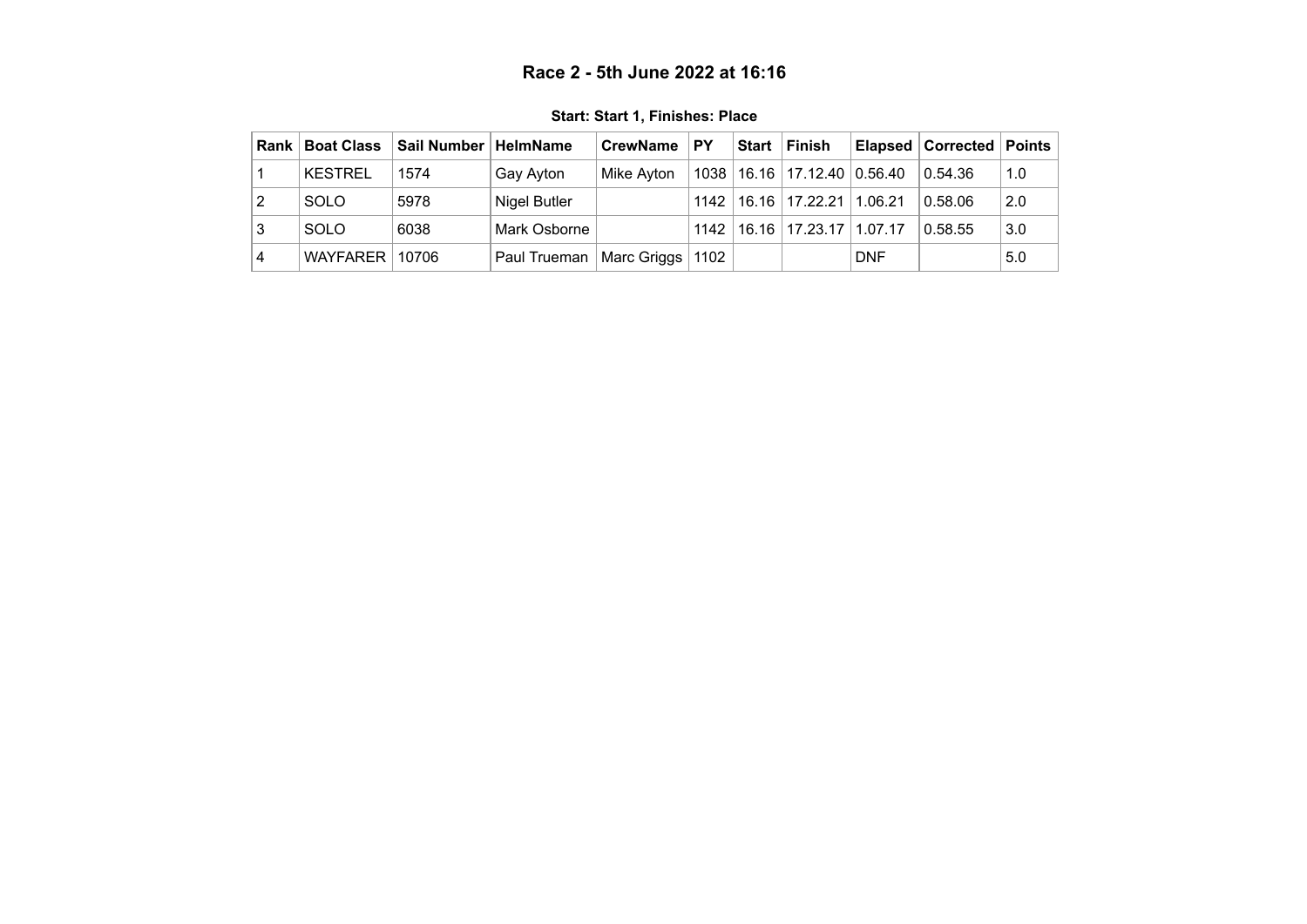<span id="page-4-0"></span>

| Rank            | <b>Boat Class</b>   | <b>Sail Number</b> | <b>HelmName</b>            | <b>CrewName</b>        | <b>PY</b> | Start | Finish           | <b>Elapsed</b> | <b>Corrected</b> | <b>Points</b> |
|-----------------|---------------------|--------------------|----------------------------|------------------------|-----------|-------|------------------|----------------|------------------|---------------|
|                 | <b>WAYFARER</b>     | 10757              | <b>Steve Perkins</b>       | Martyn Hare            | 1102      | 09.45 | 10.51.33         | 1.06.33        | 1.00.23          | 1.0           |
| $\mathbf{2}$    | <b>LASER</b>        | 149290             | Andy Pickering             |                        | 1100      | 09.45 | 10.52.18 1.07.18 |                | 1.01.11          | 2.0           |
| 3               | <b>WAYFARER</b>     | 10925              | <b>Tracy Haigh</b>         | Rob Haigh              | 1102      | 09.45 | 10.53.57         | 1.08.57        | 1.02.34          | 3.0           |
| 4               | <b>SOLO</b>         | 5455               | lan Smith                  |                        | 1142      | 09.45 | 10.57.19         | 1.12.19        | 1.03.19          | 4.0           |
| 5               | <b>SOLO</b>         | 5716               | <b>Brett Townsend</b>      |                        | 1142      | 09.45 | 10.57.22         | 1.12.22        | 1.03.22          | 5.0           |
| 6               | <b>WAYFARER</b>     | 11356              | Alan Hoy                   | <b>Steve Humphries</b> | 1102      | 09.45 | 10.55.42         | 1.10.42        | 1.04.09          | 6.0           |
| 7               | <b>SOLO</b>         | 4135               | Mike Iszatt                |                        | 1142      | 09.45 | 10.58.51         | 1.13.51        | 1.04.40          | 7.0           |
| 8               | <b>LASER RADIAL</b> | 147694             | Chris Briggs               |                        | 1147      | 09.45 | 11.00.09         | 1.15.09        | 1.05.31          | 8.0           |
| 9               | <b>SOLO</b>         | 5978               | Nigel Butler               |                        | 1142      | 09.45 | 11.00.40         | 1.15.40        | 1.06.15          | 9.0           |
| 10 <sup>°</sup> | <b>SOLO</b>         | 4438               | Steve Goldstone            |                        | 1142      | 09.45 | 11.01.01         | 1.16.01        | 1.06.34          | 10.0          |
| 11              | <b>RS 200</b>       | 1489               | <b>Richard Thomas</b>      | Gary Ling              | 1046      | 09.45 | 10.58.34         | 1.13.34        | 1.10.20          | 11.0          |
| 12              | LASER 4.7           | 144317             | Julie Nelson               |                        | 1208      | 09.45 | 11.12.43         | 1.27.43        | 1.12.37          | 12.0          |
| 13              | <b>LASER</b>        | 200520             | <b>Harriet Hurst Smith</b> |                        | 1100      | 09.45 | 11.04.56         | 1.19.56        | 1.12.40          | 13.0          |
| 14              | 2000                | 2190               | Tom Sherriff               | Alice Bugg             | 1114      | 09.45 | 11.10.12         | 1.25.12        | 1.16.29          | 14.0          |
| 15              | <b>LASER RADIAL</b> | 179602             | Nick Clark                 |                        | 1147      | 09:48 |                  | <b>RET</b>     |                  | 16.0          |

**Start: Start 1, Finishes: Place**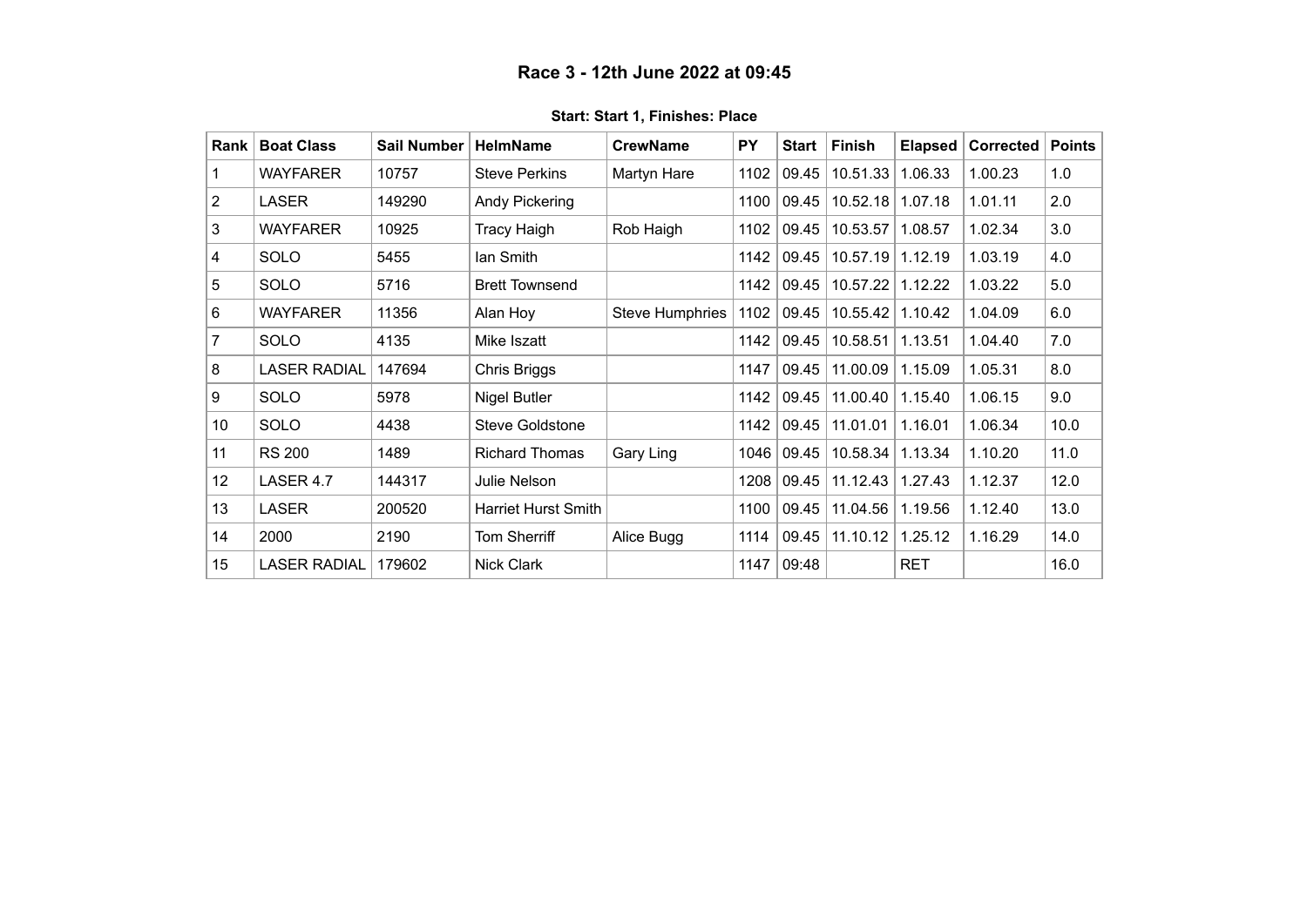<span id="page-5-0"></span>

| Rank | <b>Boat Class</b> | <b>Sail Number</b> | <b>HelmName</b>       | <b>CrewName</b>        | <b>PY</b> | <b>Start</b> | <b>Finish</b> | <b>Elapsed</b> | <b>Corrected</b> | <b>Points</b> |
|------|-------------------|--------------------|-----------------------|------------------------|-----------|--------------|---------------|----------------|------------------|---------------|
|      | <b>WAYFARER</b>   | 10757              | <b>Steve Perkins</b>  | Martyn Hare            | 1102      | 11.23        | 12.25.16      | 1.02.16        | 0.56.30          | 1.0           |
| 2    | <b>LASER</b>      | 149290             | Andy Pickering        |                        | 1100      | 11.23        | 12.27.25      | 1.04.25        | 0.58.34          | 2.0           |
| 3    | <b>WAYFARER</b>   | 11356              | Alan Hoy              | <b>Steve Humphries</b> | 1102      | 11.23        | 12.31.15      | 1.08.15        | 1.01.56          | 3.0           |
| 4    | <b>WAYFARER</b>   | 10925              | <b>Tracy Haigh</b>    | Rob Haigh              | 1102      | 11.23        | 12.31.29      | 1.08.29        | 1.02.09          | 4.0           |
| 5    | <b>SOLO</b>       | 5716               | <b>Brett Townsend</b> |                        | 1142      | 11.23        | 12.34.26      | 1.11.26        | 1.02.33          | 5.0           |
| 6    | <b>SOLO</b>       | 5455               | lan Smith             |                        | 1142      | 11.23        | 12.34.40      | 1.11.40        | 1.02.45          | 6.0           |
| 7    | <b>SOLO</b>       | 5978               | <b>Nigel Butler</b>   |                        | 1142      | 11.23        | 12.34.41      | 1.11.41        | 1.02.46          | 7.0           |
| 8    | <b>SOLO</b>       | 4135               | Mike Iszatt           |                        | 1142      | 11.23        | 12.35.37      | 1.12.37        | 1.03.35          | 8.0           |
| 9    | <b>RS 200</b>     | 1489               | <b>Richard Thomas</b> | Gary Ling              | 1046      | 11.23        | 12.33.42      | 1.10.42        | 1.07.35          | 9.0           |
| 10   | SOLO              | 4438               | Steve Goldstone       |                        | 1142      | 11.23        | 12.44.30      | 1.21.30        | 1.11.22          | 10.0          |

**Start: Start 1, Finishes: Place**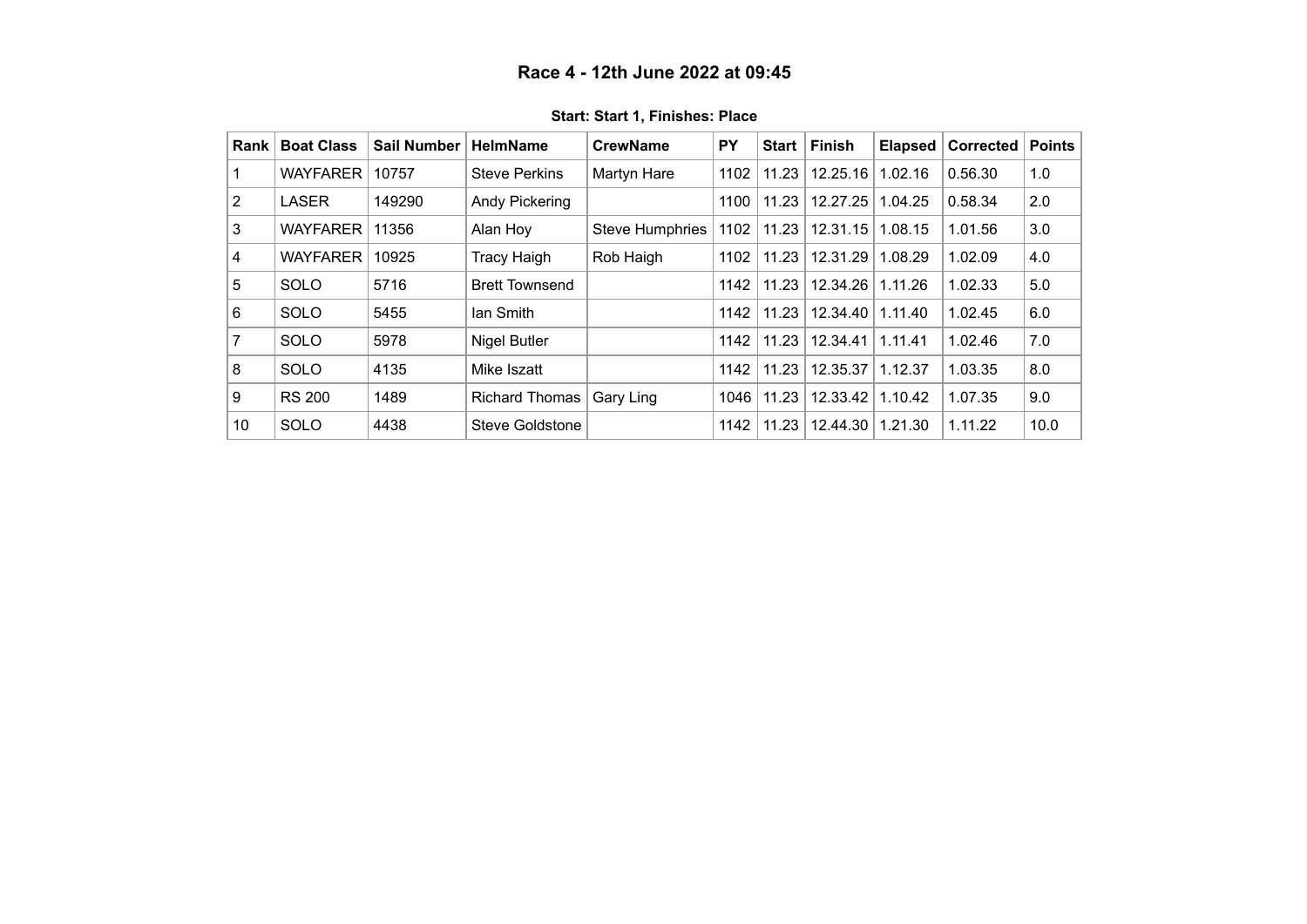### **Race 5 - 19th June 2022 at 15:30**

<span id="page-6-0"></span>

| Rank        | <b>Boat Class</b>   | <b>Sail Number</b> | <b>HelmName</b>       | <b>CrewName</b>        | <b>PY</b> | <b>Start</b> | <b>Finish</b> | <b>Elapsed</b> | <b>Corrected</b> | <b>Points</b> |
|-------------|---------------------|--------------------|-----------------------|------------------------|-----------|--------------|---------------|----------------|------------------|---------------|
|             | <b>WAYFARER</b>     | 10757              | <b>Steve Perkins</b>  | Martyn Hare            | 1102      | 15:30:00     | 16:26:23      | 0:56:23        | 0:51:10          | 1.0           |
| $ 2\rangle$ | <b>WAYFARER</b>     | 11356              | Alan Hoy              | <b>Steve Humphries</b> | 1102      | 15:30:00     | 16:28:27      | 0:58:27        | 0:53:02          | 2.0           |
| 3           | <b>SOLO</b>         | 5455               | lan Smith             |                        | 1142      | 15:30:00     | 16:31:56      | 1:01:56        | 0:54:14          | 3.0           |
| 4           | <b>WAYFARER</b>     | 10925              | Tracy Haigh           | Rob Haigh              | 1102      | 15:30:00     | 16:30:34      | 1:00:34        | 0:54:58          | 4.0           |
| 5           | <b>WAYFARER</b>     | 10706              | Paul Trueman          | Marc Griggs            | 1102      | 15:30:00     | 16:31:16      | 1:01:16        | 0:55:36          | 5.0           |
| 6           | <b>SOLO</b>         | 6038               | Mark Osborne          |                        | 1142      | 15:30:00     | 16:33:32      | 1:03:32        | 0:55:38          | 6.0           |
| 7           | <b>SOLO</b>         | 5716               | <b>Brett Townsend</b> |                        | 1142      | 15:30:00     | 16:34:01      | 1:04:01        | 0:56:03          | 7.0           |
| 8           | <b>STREAKER</b>     | 2141               | Dave Banfield         |                        | 1128      | 15:30:00     | 16:34:22      | 1:04:22        | 0:57:04          | 8.0           |
| ∣9          | <b>KESTREL</b>      | 1574               | Gay Ayton             | Mike Ayton             | 1038      | 15:30:00     | 16:30:19      | 1:00:19        | 0:58:07          | 9.0           |
| 10          | <b>SOLO</b>         | 5779               | Alan Cody             |                        | 1142      | 15:30:00     | 16:36:36      | 1:06:36        | 0:58:19          | 10.0          |
| 11          | <b>WAYFARER</b>     | 10258              | David Evans           | <b>Clemency Evans</b>  | 1102      | 15:30:00     | 16:37:59      | 1:07:59        | 1:01:41          | 11.0          |
| 12          | <b>RS700</b>        | 897                | <b>Richard Foulds</b> | n/a                    | 845       | 15:30:00     | 16:23:46      | 0:53:46        | 1:03:38          | 12.0          |
| 13          | <b>LASER</b>        | <b>WHITE LASER</b> | ?M whit               |                        | 1100      |              |               | <b>DNF</b>     |                  | 15.0          |
| 13          | <b>LASER RADIAL</b> | 215604             | Eleanor Whit?         |                        | 1147      |              |               | <b>DNF</b>     |                  | 15.0          |

#### **Start: Start 1, Finishes: Place**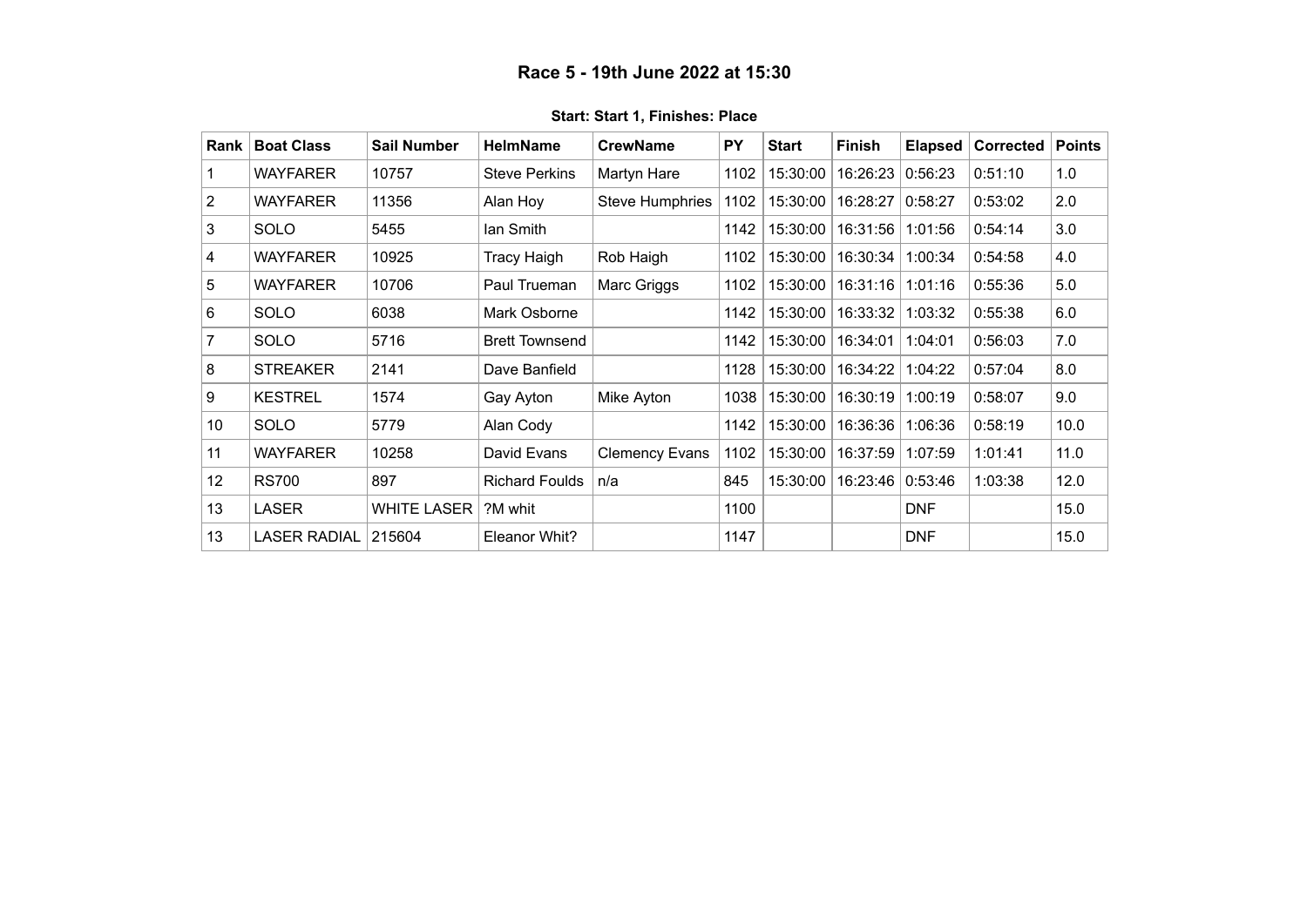<span id="page-7-0"></span>

| Rank            | <b>Boat Class</b>   | <b>Sail Number</b> | <b>HelmName</b>       | <b>CrewName</b>        | <b>PY</b> | <b>Start</b> | Finish             | <b>Elapsed</b> | Corrected | Points |
|-----------------|---------------------|--------------------|-----------------------|------------------------|-----------|--------------|--------------------|----------------|-----------|--------|
|                 | <b>WAYFARER</b>     | 10925              | Tracy Haigh           | Rob Haigh              | 1102      | 16:50:00     | 17:38:58           | 0:48:58        | 0:44:26   | 1.0    |
| 2               | <b>WAYFARER</b>     | 10757              | <b>Steve Perkins</b>  | Martyn Hare            | 1102      | 16:50:00     | 17:39:35 0:49:35   |                | 0:45:00   | 2.0    |
| 3               | <b>SOLO</b>         | 6038               | Mark Osborne          |                        | 1142      | 16:50:00     | 17:41:33 0:51:33   |                | 0:45:08   | 3.0    |
| 4               | <b>WAYFARER</b>     | 11356              | Alan Hoy              | <b>Steve Humphries</b> | 1102      | 16:50:00     | 17:40:03           | 0:50:03        | 0:45:25   | 4.0    |
| 5               | <b>SOLO</b>         | 5455               | lan Smith             |                        | 1142      | 16:50:00     | 17:41:56 0:51:56   |                | 0:45:29   | 5.0    |
| 6               | <b>WAYFARER</b>     | 10258              | David Evans           | <b>Clemency Evans</b>  | 1102      | 16:50:00     | 17:40:29           | 0:50:29        | 0:45:49   | 6.0    |
| 7               | <b>SOLO</b>         | 5716               | <b>Brett Townsend</b> |                        | 1142      | 16:50:00     | 17:42:38 0:52:38   |                | 0:46:05   | 7.0    |
| 8               | <b>STREAKER</b>     | 2141               | Dave Banfield         |                        | 1128      | 16:50:00     | 17:43:41           | 0:53:41        | 0:47:35   | 8.0    |
| 9               | <b>KESTREL</b>      | 1574               | Gay Ayton             | Mike Ayton             | 1038      | 16:50:00     | 17:39:45   0:49:45 |                | 0:47:56   | 9.0    |
| 10 <sup>1</sup> | <b>SOLO</b>         | 5779               | Alan Cody             |                        | 1142      | 16:50:00     | 17:45:12           | 0:55:12        | 0:48:20   | 10.0   |
| 11              | <b>RS700</b>        | 897                | <b>Richard Foulds</b> | n/a                    | 845       | 16:50:00     | 17:31:42           | 0:41:42        | 0:49:21   | 11.0   |
| 12              | <b>WAYFARER</b>     | 10706              | Paul Trueman          | Marc Griggs            | 1102      |              |                    | <b>DNS</b>     |           | 15.0   |
| 12 <sup>°</sup> | <b>LASER</b>        | <b>WHITE LASER</b> | ?M whit               |                        | 1100      |              |                    | <b>DNS</b>     |           | 15.0   |
| 12              | <b>LASER RADIAL</b> | 215604             | Eleanor Whit?         |                        | 1147      |              |                    | <b>DNS</b>     |           | 15.0   |

#### **Start: Start 1, Finishes: Place**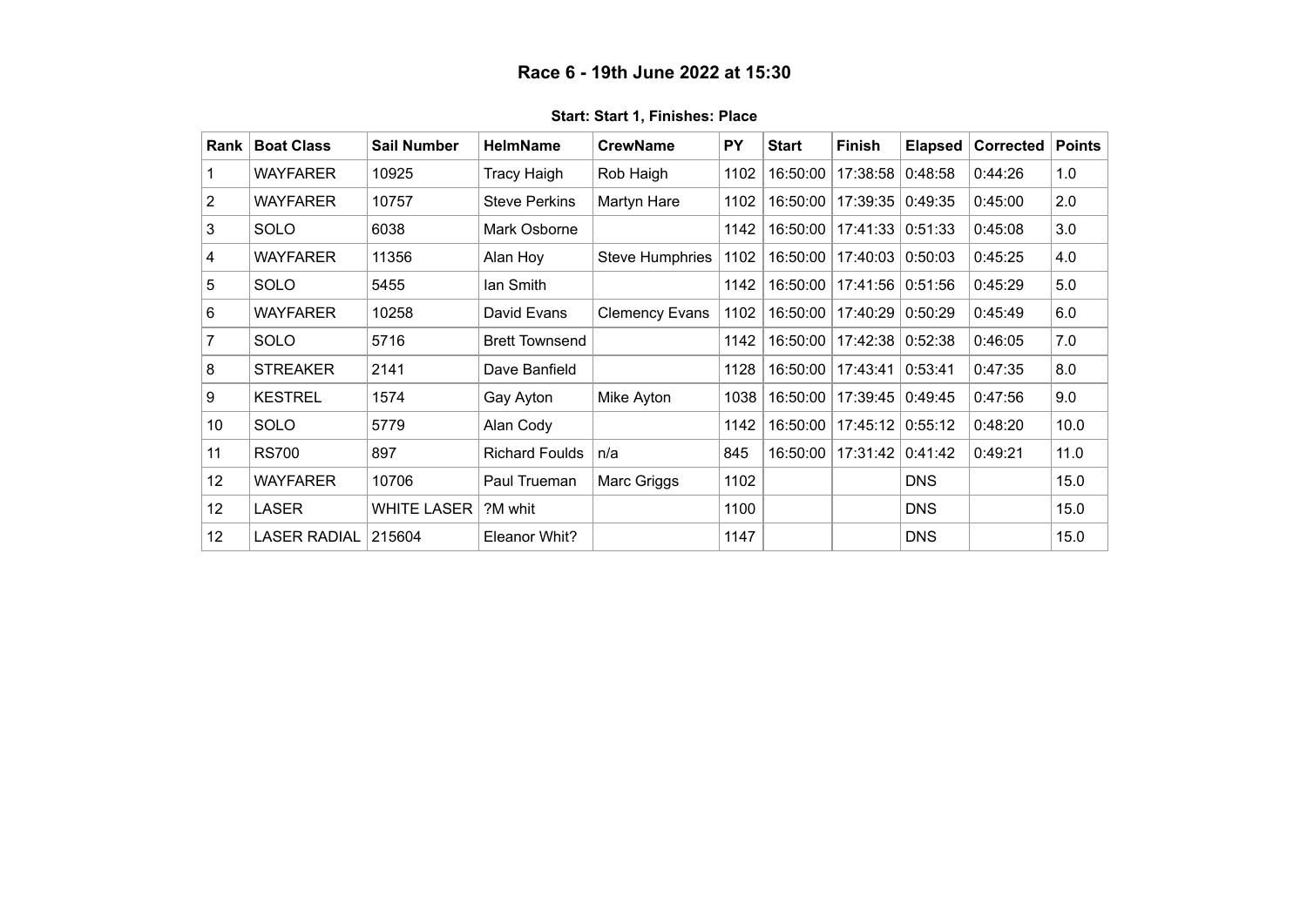<span id="page-8-0"></span>

| Rank | <b>Boat Class</b> | <b>Sail Number</b> | <b>HelmName</b>      | <b>CrewName</b> | PY   | <b>Start</b> | <b>Finish</b> | <b>Elapsed</b> | Corrected | <b>Points</b> |
|------|-------------------|--------------------|----------------------|-----------------|------|--------------|---------------|----------------|-----------|---------------|
|      | LASER             | 149290             | Andy Pickering       |                 | 1100 | 10:03:00     | 10:51:57      | 0:48:57        | 0:44:30   | 1.0           |
| 2    | <b>WAYFARER</b>   | 10757              | <b>Steve Perkins</b> | Martyn Hare     | 1102 | 10:03:00     | 10:54:32      | 0:51:32        | 0:46:46   | 2.0           |
| 3    | <b>LASER</b>      | 179848             | <b>Ben Phipps</b>    |                 | 1100 | 10:03:00     | 10:56:36      | 0:53:36        | 0:48:44   | 3.0           |
| 4    | SQUIB             | 508                | <b>Tommy Mills</b>   | <b>TBA</b>      | 1142 | 10:03:00     | 11:01:17      | 0:58:17        | 0:51:02   | 4.0           |
| 5    | <b>SOLO</b>       | 6038               | Mark Osborne         |                 | 1142 |              |               | <b>RET</b>     |           | 9.0           |
| 5    | <b>STREAKER</b>   | 2141               | Dave Banfield        |                 | 1128 |              |               | <b>RET</b>     |           | 9.0           |
| 5    | 420               | 53229              | <b>Jess Garlick</b>  | Luca Batley     | 1105 |              |               | <b>RET</b>     |           | 9.0           |
| 5    | <b>SOLUTION</b>   | 404                | Paul Anderson        |                 | 1092 |              |               | <b>RET</b>     |           | 9.0           |

**Start: Start 1, Finishes: Place**